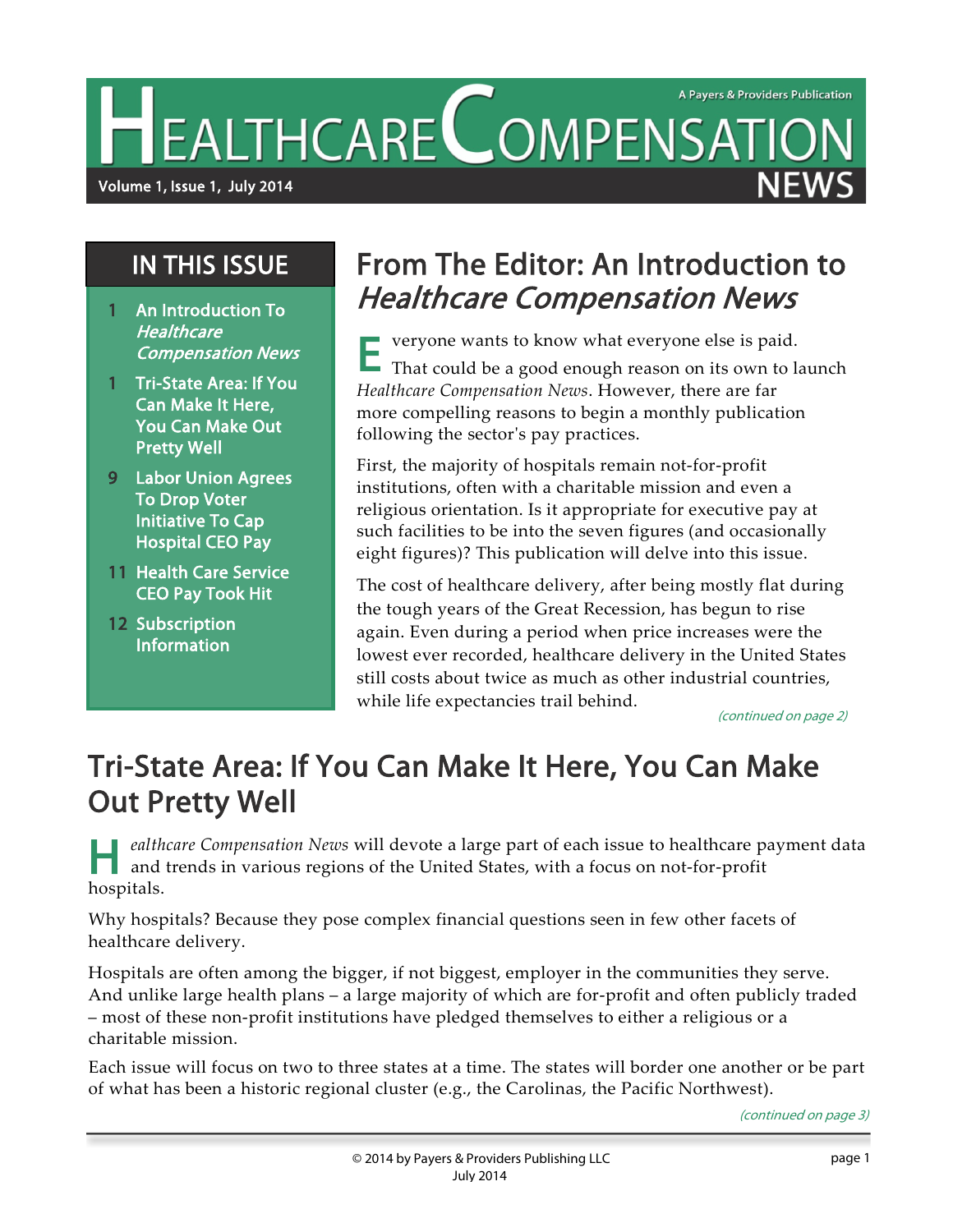#### From the Editor… continued

Should large compensation packages be the norm, or are they the product of a healthcare system far more dependent on money changing hands than any other in the industrialized world?

And despite the introduction of the Affordable Care Act, medical costs are expected to continue to be the leading cause of personal bankruptcy in this country, as both private and even some public payers relentlessly shift costs to consumers. Meanwhile, price transparency is only very gradually – if not grudgingly – being introduced into the hospital and other healthcare settings. This has helped lead to some public discussion of having credit bureaus treat medical debt differently from other forms of debt, but that has yet to occur, and would likely take years to be implemented.

Some of the best reporting by *Payers & Providers* has been data-driven, and *Healthcare Compensation News* itself will be primarily a data-driven enterprise. It will evolve over the coming months to cover compensation and related issues more effectively. We will not only focus on hospitals, but compensation trends and practices at health plans, community clinics, trade associations and other operations relevant to healthcare delivery.

For now, we will focus on pay practices as they were in 2011 and 2010, as tax returns from those years are more readily available in bulk than the 2012 returns, which are just becoming available. But as this fledgling publication

#### Healthcare Compensation News

July 2014, Volume 1 Issue 1 ISSN Print ….pending ISSN Electronic …..pending

Editor Ron Shinkman

Research Editor Stephen Lamke

Healthcare Compensation News is published monthly by Payers & **Providers LLC. Newsletter publication** administration is provided by MCOL.

#### Healthcare Compensation News

818 N. Hollywood Way, Suite B Burbank, California 91505 Phone: 877.248.2360 Fax: 866.694.7050 editor@payersandproviders.com PayersandProviders.com

Copyright © 2014 by Payers and Providers LLC. All rights reserved. No part of this publication may be reproduced or transmitted by any means, electronic or mechanical, including photocopy, fax or electronic delivery, without the prior written permission of the publisher.

becomes more established and staff resources become more readily available, expect *Healthcare Compensation News* to deliver more information in a more timely manner.

We want to hear from you readers. What do you want *Healthcare Compensation News* to cover? Are there experts we should be speaking with? Are there graphics we should be sharing with you? Nothing is written in stone here, and as a result, we want your input.

"We want to hear from you readers. What do you want Healthcare Compensation News to cover? Are there experts we should be speaking with? Are there graphics we should be sharing with you?"

> -Ron Shinkman Editor

Please do not hesitate to contact me at 877-248-2360, extension 1, or at editor@payersandproviders.com.

Thank you all for your attention, and I wish you happy reading!

Yours,

Ron Shinkman Editor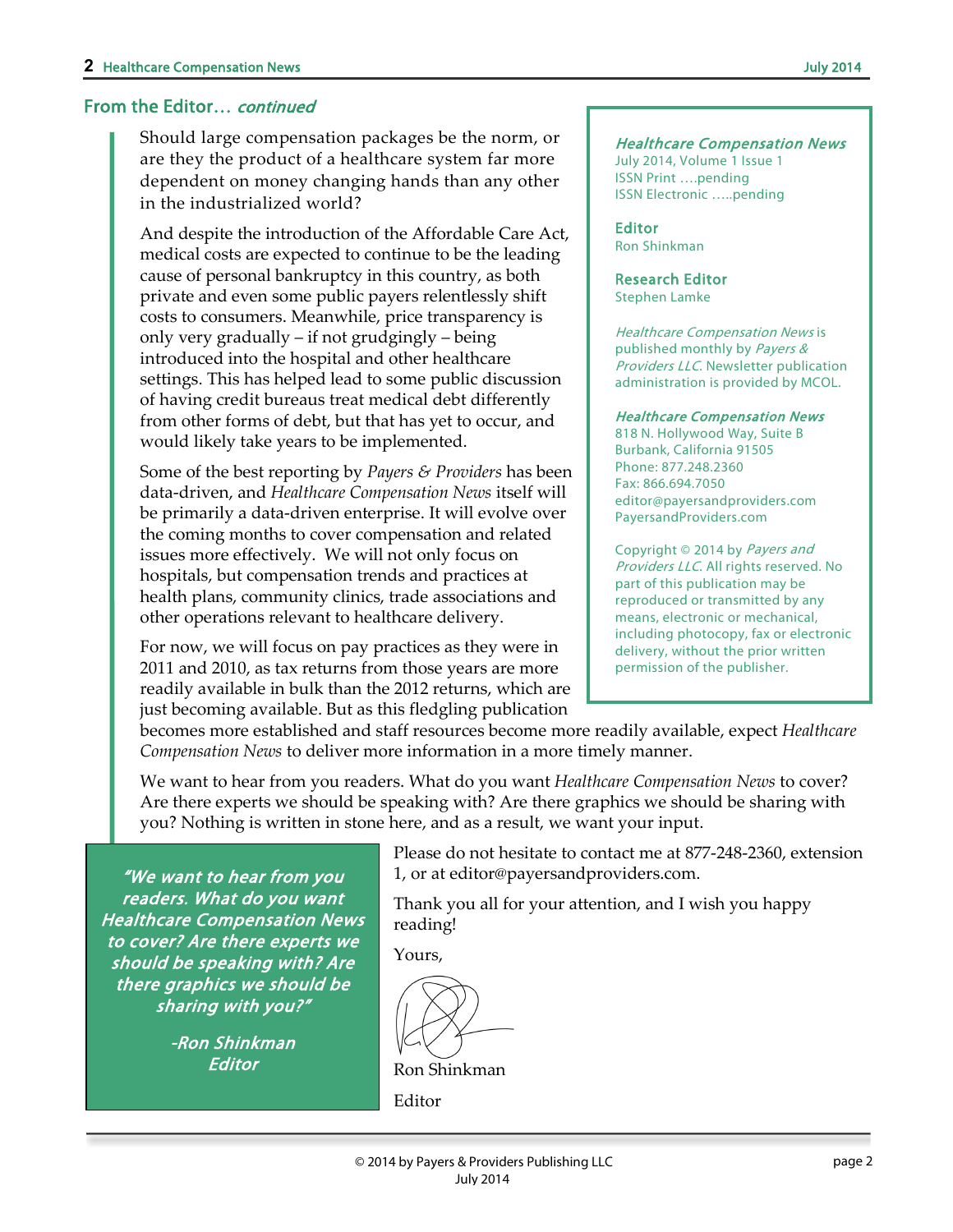As the publication progresses, the data will be used for comparison purposes, giving an idea of how hospital and other healthcare executive pay in specific states and geographic areas trends over time.

Currently, data will focus on 2010-2011, the most recent years for which tax data is available in large amounts. As the publication grows and more resources become available, it will strive to obtain tax returns from each hospital individually, which will allow it report compensation data about one year sooner.

For its debut issue, *Healthcare Compensation News* decided to turn its eyes to the most prominent geographical region in the United States – the tri-state area of New York, New Jersey and Connecticut. Combined, those states are home to nearly 32 million people. That's still less than the population of California, at 36 million (Payers & Providers California Edition last crunched compensation data for 153 hospitals in that state in early 2013, and we will include some of the figures here for the comparison's sake).

However, these three states – all anchored by New York City – are the most economically powerful and culturally influential in the nation. According to Census Bureau data, New Jersey had the highest median family income in the United States in 2011, at nearly \$104,000 for a four-person household. Connecticut was right behind the Garden State. New York State runs about 20% behind those two states. However, that is because poor regions in the upstate region and poor populations of New York City dilutes the fact that the per capita income in New York City is nearly double that of the rest of the state, and more than double that of Los Angeles. It is the home of 70 billionaires, the most of any city in the world. And as will be discussed, the pay of C-suite executives at hospitals in New York City dwarves that of the rest of the Tri-State region.

Compensation figures quoted here include the executive's base compensation, additional compensation that includes bonuses, retirement and other payments, and total compensation, which is the combination of the two. We will be reporting on the compensation of the CEO, chief operating officer and chief financial officer (CFO and COO data will be in graphical boxes that accompany this and future articles). They are typically the first, second and third in the organizational hierarchy of a hospital or healthcare system, and are usually paid accordingly.

Also reported is data for the highest-paid executive for each hospital. In most cases that is the CEO, but in some instances it may be the head of medical affairs, or an outgoing executive who is leaving due to retirement or another issue, and collected additional pay as a result.

For hospitals, we will also be reporting on compensation per bed and the hospital's financial performance and level of charity care. Again, these are relevant indicators, to determine whether a hospital's performance is tied in any way to how it pays its executives.

### State Level Data

Altogether, the C-suite compensation for a total of 219 hospitals in the three states was obtained. That included 36 hospitals in Connecticut, 40 hospitals in New Jersey and 143 hospitals in New York, representing more than 600 C-suite level or senior executives.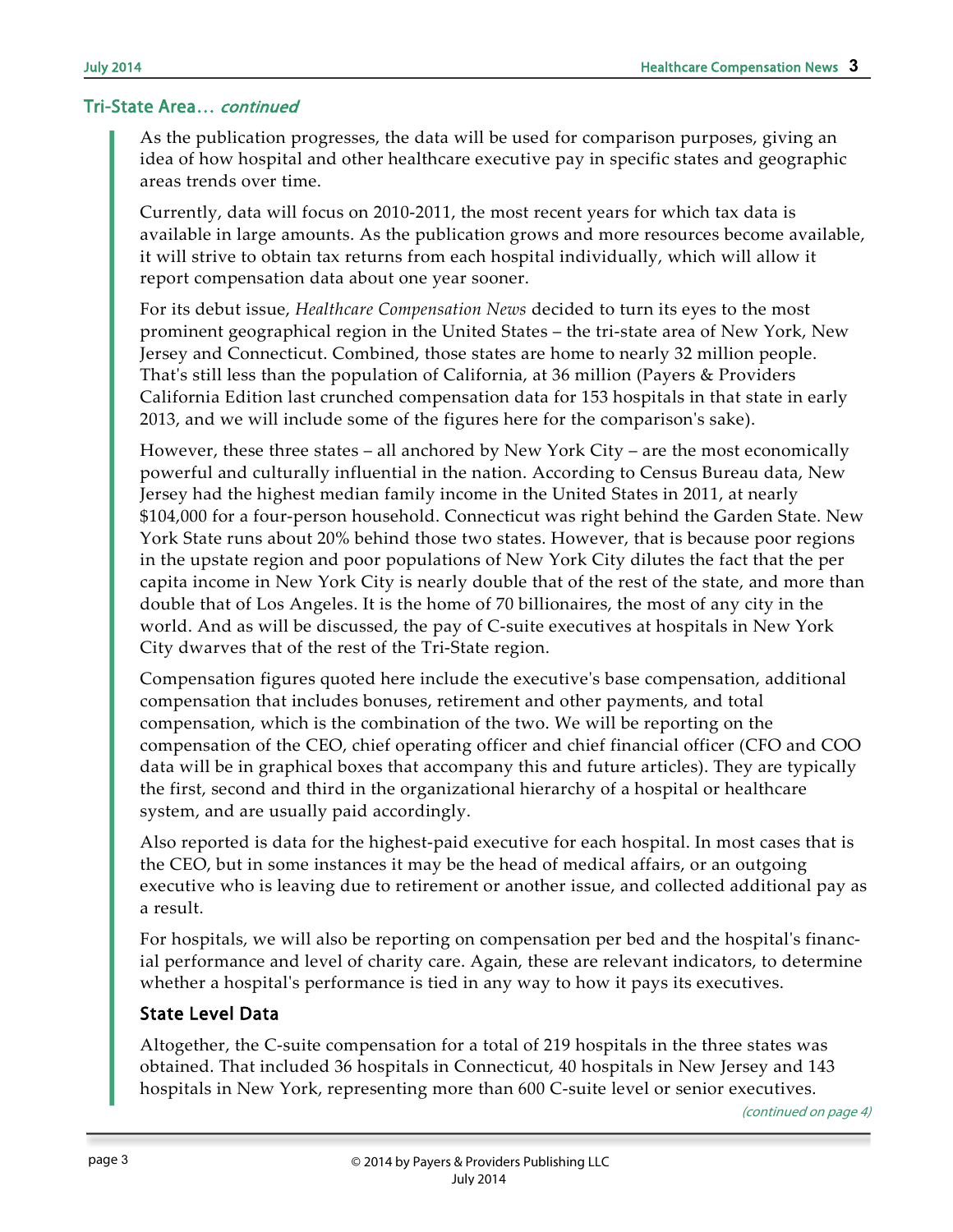Thirty-three of the New York hospitals were in New York City, with the rest being either in the nearby suburban counties or further upstate.

The vast majority of payment data was from the 2011 tax year, which included 182 facilities. Thirty-six had data for the 2010 year, and one had data available for 2012.

*Healthcare Compensation News* was unable to obtain the compensation data for the C-suite executives at the State University of New York's three-hospital system, as such data is not publicly available. The SUNY system publishes salary ranges for faculty and other positions, but not for its hospitals. SUNY has received significant criticism for its opaque pay practices.

### Compensation Trends

Overall, the average total compensation for a hospital CEO in the Tri-State area was \$754,877. Total compensation ranged from \$12,500 to just over \$5 million, with the median at \$625,853.

The overall compensation per bed for CEOs averaged \$2,248. Bed size per hospital ranged from only four beds to more than 2,200 beds, with the average size being just over 300 beds. The median compensation per bed was \$1,497.

That is significantly higher than the overall compensation for CEOs in California, which averaged \$705,573, although that was tempered by the fact that the California survey included CEOs at the University of California hospital system, which pays at the lower end of competitive rates given the beds sizes of the hospitals it operates.

Of those on the Tri-State list, 49 received total compensation of more than \$1 million annually – or 27% of the total.

Base compensation averaged \$467,065, with the median at \$458,563. Additional compensation averaged \$286,476, with the median at \$165,874.

Among the highest paid executives, the total compensation averaged \$885,540, which is more than \$130,000 above the average CEO pay. The compensation ranged from \$134,718 to more than \$5 million. A total of 65 executives on this list earned more than \$1 million. A dozen executives on the list were former C-suite officials who were receiving exit packages or retirement pay.

The highest-paid hospital CEO in the Tri-State area was Steven Safyer, M.D., who leads Montefiore Medical Center in the Bronx. In 2011, his base compensation was \$1.425 million. He received an additional \$3.6 million in compensation, which was based in part on his performance, as well as retirement pay. He also has a driver for business and incidental travel – the only CEO on the list with such a perk.

That Sayfer is the highest-paid hospital CEO on this list boldly illustrates the stark differences in income distribution in the United States. While Montefiore is located in the 17th Congressional District, which includes the very wealthy area of Westchester County, it is literally steps from the adjoining 16th District, which has the highest poverty rate of any Congressional District in America. Its households earn less than a quarter of those in the next district north.

That is borne out in Montefiore's safety net status. It spent more than \$359 million on charity care in 2011, the second highest of all the hospitals surveyed.

(continued on page 6)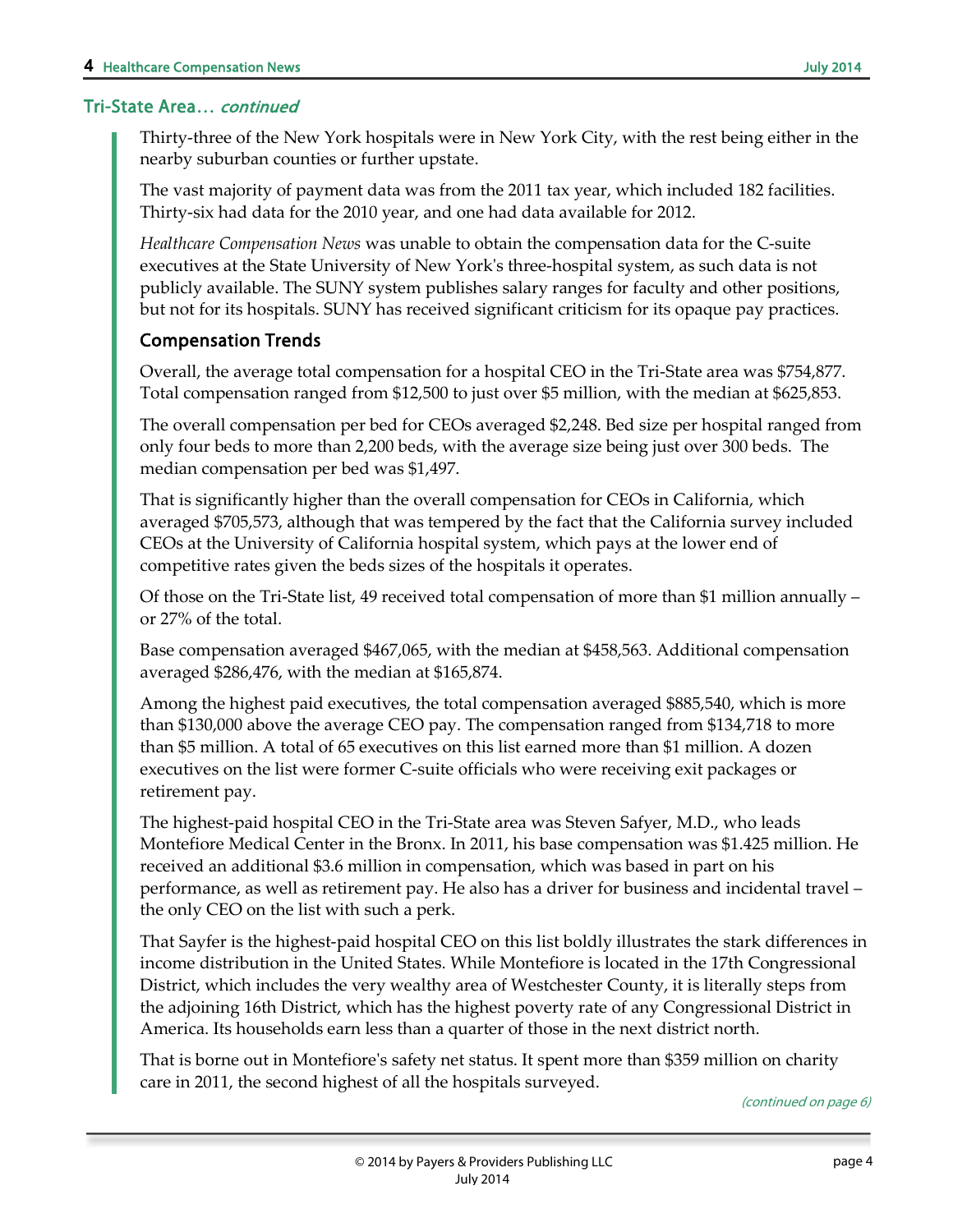# The Perk File

he Internal Revenue Service recently began requiring not-for-profit entities to disclose any specific perks given to their top executives as part of their compensation or to help conduct business. Here's a breakdown for the Tri-State CEOs, as well as their costs when available. T

#### Personal Driver

Steven Safyer, M.D., Montefiore Medical Center, The Bronx, New York, N.Y. (Safyer is driven for both business and incidental purposes. He is a resident of New Rochelle, N.Y., and the home he owns is about nine miles from Montefiore).

#### Golf/Country/Social Club Memberships or Dues

- Michael A. Dagnes, CEO, Raritan Bay Medical Center, Perth Amboy, N.J. (\$8,696)
- Kurt Barwis, CEO, Bristol Hospital, Bristol Conn. (\$3,661)
- Kirk C. Tice, CEO, Robert Wood Johnson University Hospital Rahway, Rahway, N.J. (\$3,560)
- Robert P. Wise, CEO, Hunterdon Medical Center, Hunterdon, N.J. (NA)
- John F. Bonamo, M.D., CEO, Saint Barnabas Medical Center, Livingston, N.J. (NA)
- Scott Batulis, CEO, Orange Regional Medical Center, Orange, N.J. (NA)
- Anthony J. Cooper, CEO, Arnot Ogden Medical Center, Elmira, N.Y. (NA)
- Frank A. Calamari, CEO, Calvary Hospital, Brooklyn, New York, N.Y. (NA)
- James W. Connolly, Ellis Hospital, Schnectady, N.Y. (NA)
- Fred Farley, COO, Arnot Ogden Medical Center, Elmira, N.Y. (NA)
- Richard Kutilek, COO, Calvary Hospital, Brooklyn, N.Y. (NA)
- Rochester General Hospital, Rochester, N.Y. (for eligible executives)
- Kaleida Health, Buffalo, N.Y. (for eligible executives)

#### Housing And/Or Automobile Allowance

- Thomas H. Litz, CEO, Warren Hospital, Phillipsburg, N.J. (\$21,945, plus an additional \$7,200 for transportation)
- Kenneth Davis, M.D., CEO, Mt. Sinai Hospital, New York, N.Y. (NA)
- Lawrence E. McManus, CFO, Hospital of Saint Raphael, New Haven, CT (NA)
- Loren Chandler, CFO, Clara Maass Medical Center, Belleville, N.J. (\$11,845 relocation payment)
- Sean B. Gallagher, CFO, Saint Barnabas Medical Center, Livingston, N.J. (\$15,923 relocation payment)
- Hackensack University Medical Center, Hackensack, N.J. (executives with a flexible spending plan could opt to spend it on transportation).

#### First-Class Travel

Robert Kiely, CEO, Middlesex Hospital, Middletown, Conn. (for him and spouse for travel over four hours. Has since departed his position).

#### Tax Preparation

Bruce J. Markowitz, CEO, Palisades Medical Center, North Bergen, N.J. (\$2,235).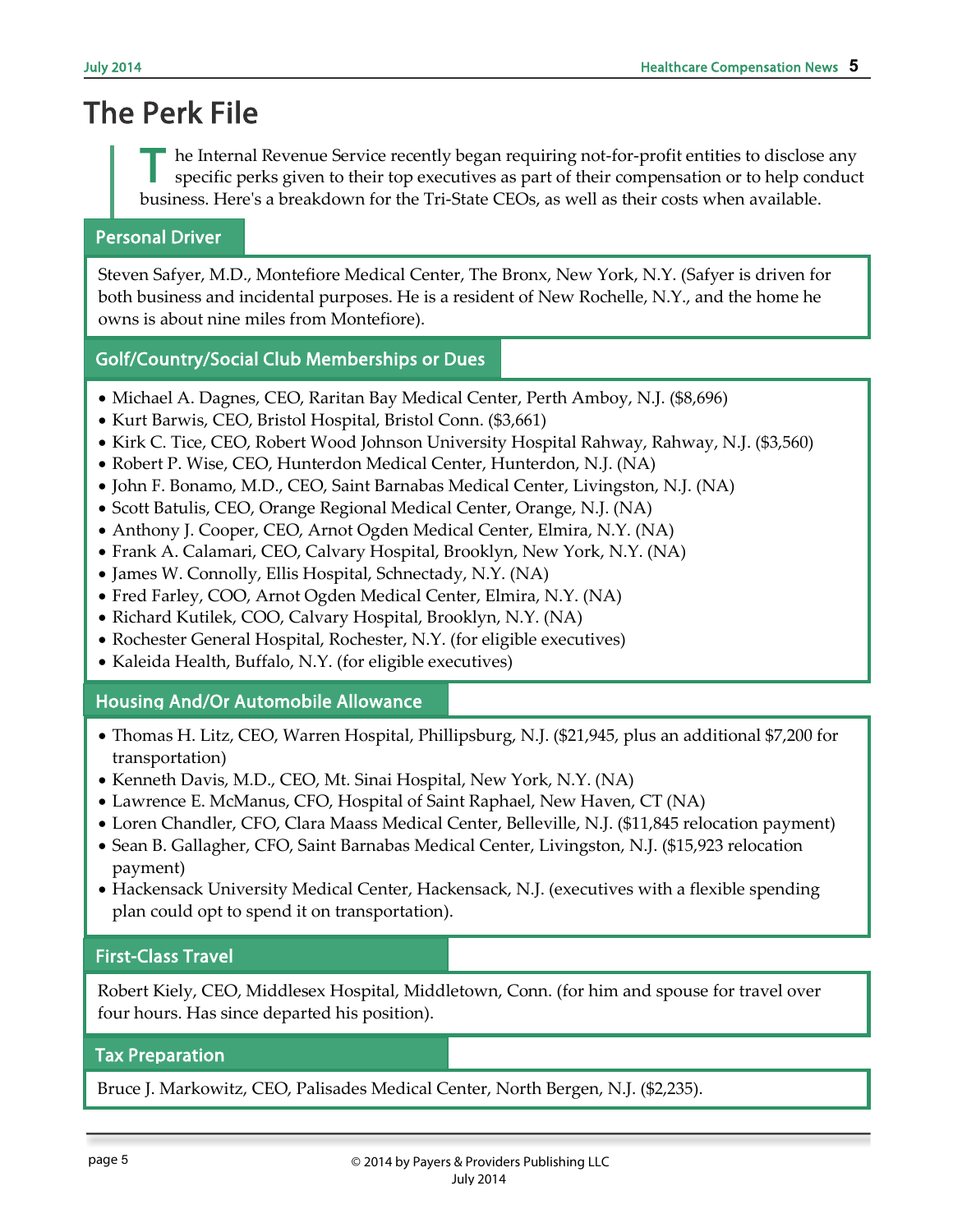Whether Safyer should have a more modest paycheck for leading an institution that cares for patients of more modest means remains to be seen.

"Anyone who is not an interested party would have to agree, that is a very large amount of money for someone who is leading an institution that is servicing such a poor area," said Claudia Wyatt-Johnson, a Chicago-based compensation consultant.

Wyatt-Johnson did note that geography tended to play less of a role in how a hospital CEO is compensated than other factors, such as a hospital's size. But the aggressiveness of the CEO in seeking play perhaps the biggest role of all, she added.

James Abruzzo, a New Jersey-based consultant to non-profit institutions believes pegging compensation to the income of the surrounding environs would lead to a statistically inaccurate gauge of their market worth as an executive.

"Maybe it is harder to run a hospital in the poorest area. Maybe the emergency rooms are flooded with patients, it may be harder to recruit the best doctors, or maybe it's harder to raise additional funds." – James Abruzzo

Abruzzo also noted that it is difficult to operate a hospital no matter where it is located. "Maybe it is harder to run a hospital in the poorest area," he said. "Maybe the emergency rooms are flooded with patients, it may be harder to recruit the best doctors, or maybe it's harder to raise additional funds."

But Abruzzo did note that while having a personal driver may make an executive more efficient by being free to spend the transit time on work, it can be a perk that carries more baggage than an executive may realize.

"Far be it from me to be the judge, but having a car and driver sends a message, and you have to decide whether or not that is the message you want to send," he said.

A spokesperson for Montefiore did not respond to a request seeking comment.

### Financial Performance/Charity Care

The hospitals on this list, as a general rule, performed fairly well. Fifty-three of the facilities surveyed reported net losses, while the remainder were profitable. The average net income was \$9.6 million.

Charity care has always been a sensitive topic with hospitals, given the tension between hospital chargemasters – which bear little reality to what large payers are charged for services – and the actual value of the charity care reported.

However, the hospitals on the list were fairly munificent. The average reported expenditure for charity care was \$28.4 million.

### State-by-State Performance:

#### New Jersey Leads The Way

The Garden State proved the greenest for the executives on the list – the average total compensation for CEOs on the list was \$815,227. That included a base compensation that averaged \$448,930 and additional compensation that averaged \$364,838.

The median total compensation is \$396,399, which suggests that there are some top-heavy earners among New Jersey hospital CEOs.

(continued on page 8)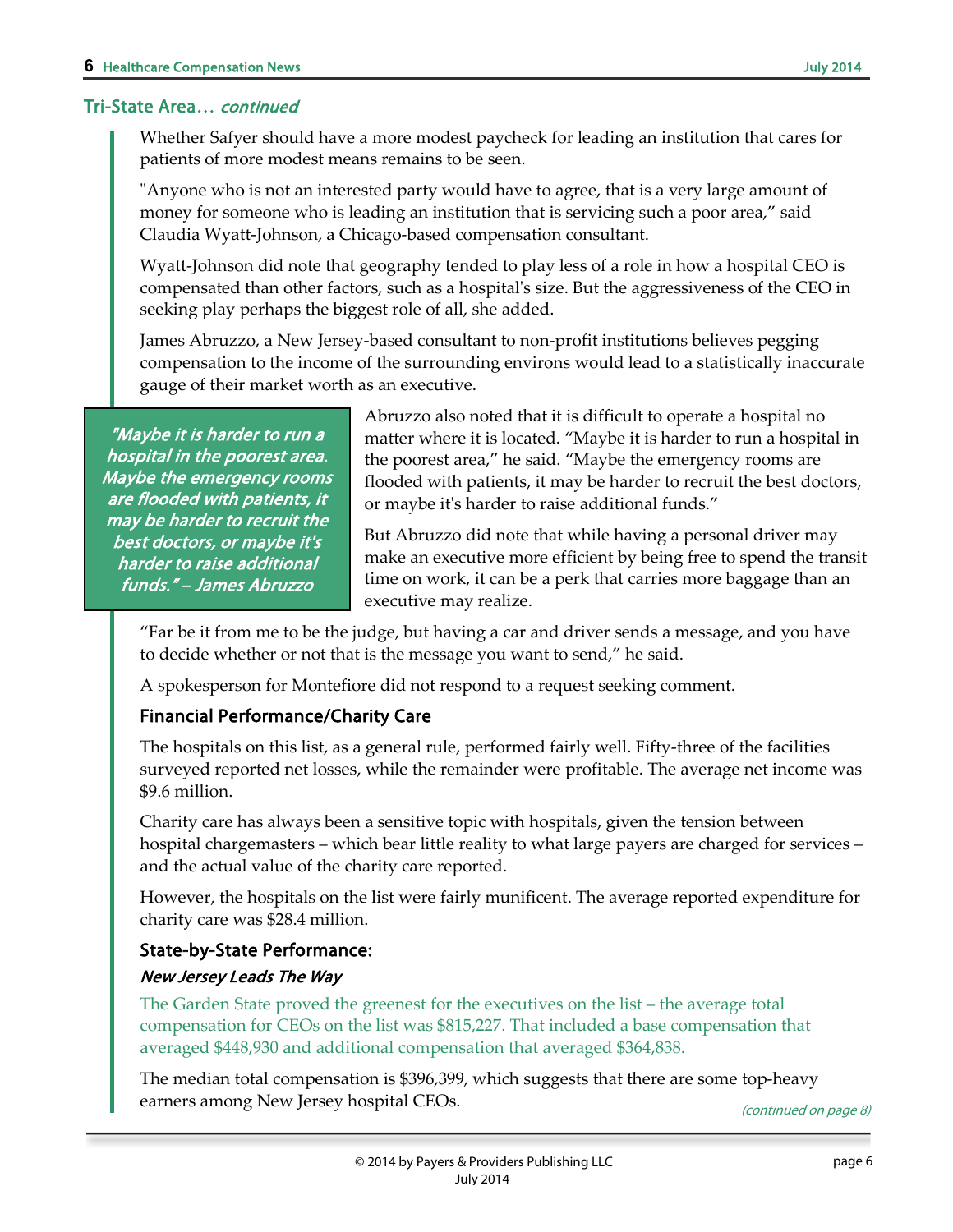# What Some C-Suite Executives Earn

| <b>Tri-State Hospital Chief Operating Officer</b> | <b>Tri-State Hospital Chief Financial Officer</b> |
|---------------------------------------------------|---------------------------------------------------|
| • Average Total Compensation: \$416,036           | • Average Total Compensation: \$421,525           |
| • Median Total Compensation: \$321,471            | • Median Total Compensation: \$392,084            |
| <b>Average Compensation By State/Region</b>       | <b>Average Compensation By State/Region</b>       |
| • New York City: \$543,451                        | • New York City: \$758,802                        |
| • New Jersey: \$435,978                           | • New Jersey: \$463,260                           |
| • Connecticut: \$430,708                          | • Connecticut: \$408,396                          |
| • New York State: \$350,001                       | • New York State: \$313,334                       |
| • Average Base Pay: \$292,521                     | • Average Base Pay: \$286,947                     |
| • Average Additional Compensation: \$123,515      | • Average Additional Compensation: \$134,578      |
| • Average Compensation Per Bed: \$1,862           | • Average Compensation Per Bed: \$2,245           |
| • Number paid over \$1 million a year: 9          | • Number Paid Over \$1 Million Per Year: 11       |

### Some Individual Paychecks

#### New York City

Ī

I

I

I

I

I

I

I

I

I

I

I

I

I

I I

- Mark J. Mundy, CEO, New York Methodist Hospital (2011): Total Compensation: **\$1.327 million**
- Philip Rosenthal, CEO, Lenox Hill Medical Center (2011): Total Compensation: **\$934,331**
- Rajiv Garg, CEO, Wyckoff Heights Medical Center (2011): Total Compensation: **\$702,788**
- Frank Bruno, CEO, Gracie Square Hospital (2011): Total Compensation: **\$516,139**

#### New York State

- John F. Collins, CEO, Winthrop University Hospital (2011): Total Compensation: **\$1.73 million**
- Warren Hern, CEO, Unity Hospital (2011): Total Compensation: **\$948,735**
- Angelo Calbone, CEO, Saratoga Hospital (2011): Total Compensation: **\$586,099**
- Betsy Wright, Women's Christian Hospital (2011): Total Compensation: **\$392,397**

### **Connecticut**

- Frank A. Corvino, CEO, Greenwich Hospital (2010): Total Compensation: **\$1.73 million**
- James J. Cullen, CEO, Gaylord Hospital (2010): Total Compensation: **\$487,341**
- David Crandell, CEO, Hospital For Special Care (2011): Total Compensation: **\$425,864**
- Bonnie Gauther, CEO, The Hospital at Hebrew Health Care (2011): Total Compensation: **\$366,096**

### New Jersey

- New Jersey<br>• Thomas J. Senker, CEO, Newton Memorial Hospital (2011): Total Compensation: **\$2.22 million** •
- Robert P. Wise, CEO, Hunterdon Medical Center (2011): Total Compensation: **\$1.16 million**
- Joanne Carrocino, CEO, Cape Regional Medical Center (2011): Total Compensation: **\$574,036**
- Eugene Johnson, CEO, Lourdes Medical Center of Burlington County (2011): Total Compensation: **\$250,204**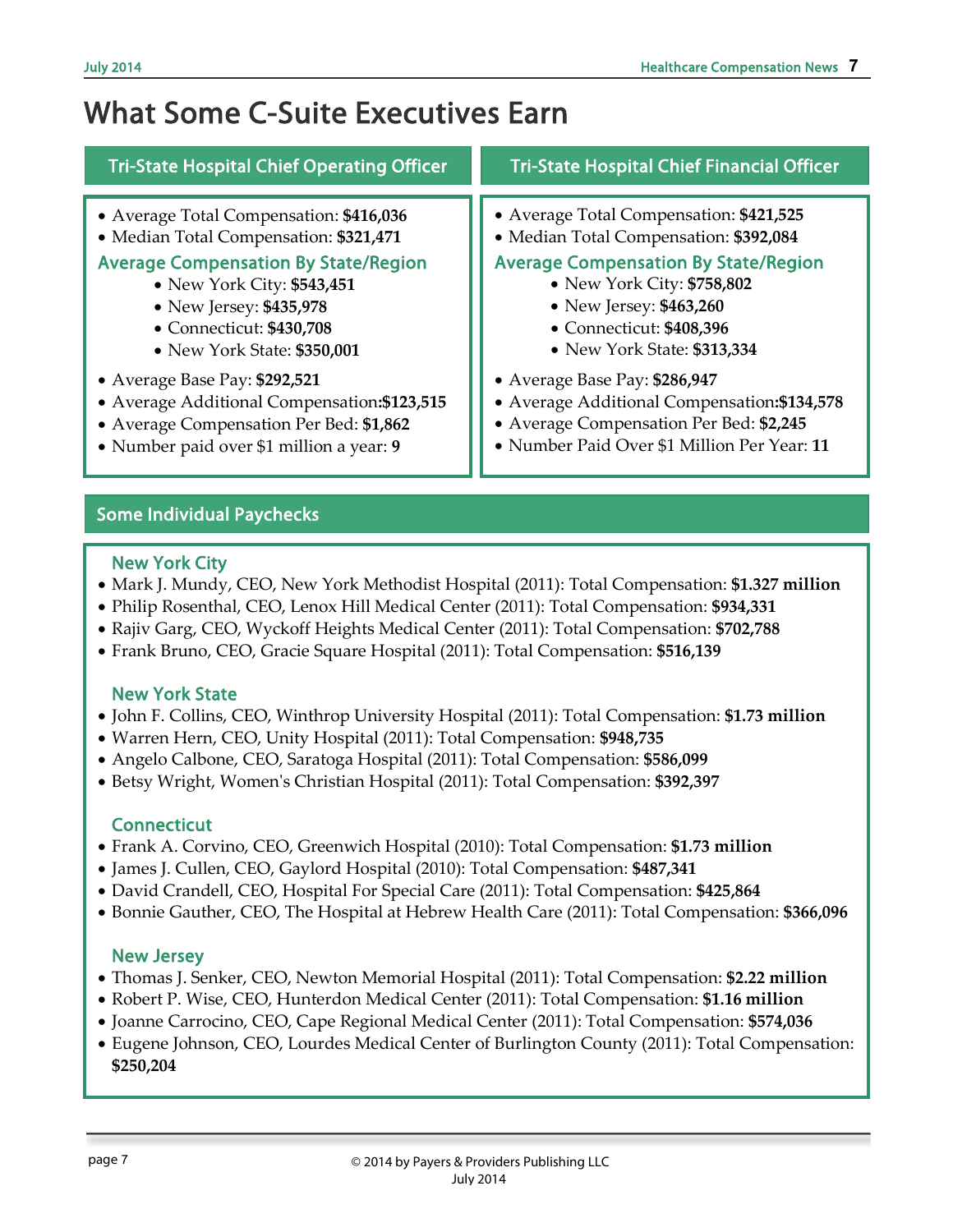Compensation per bed among the New Jersey hospitals is \$2,722, about 25% higher than the overall average for the region. The median compensation per bed is \$1,602.

The highest paid CEO of a standalone hospital is Robert C. Garrett, who heads Hackensack University Medical Center. In 2011, he received a base salary of \$1.12 million, and additional compensation of \$1.27 million, for a total of \$2.38 million. His compensation was only slightly less than Richard P. Miller, CEO of the four-hospital Virtua system, at \$2.41 million.

The highest-paid executives in New Jersey averaged total compensation of \$906,471, with a median of \$780,000. Altogether, New Jersey had nine CEOs or other executives on the list who were paid more than \$1 million a year.

#### **Connecticut**

The average total compensation of hospital CEOs in Connecticut is \$771,781. That includes base compensation that averages \$484,295 and additional compensation that averages \$287,486. The median total compensation is \$701,558.

The highest paid standalone hospital CEO is Brian Grissler of Stamford Hospital. His pay package of \$1.86 million included base compensation of \$935,335 and additional compensation of \$924,717.

Among the highest paid executives overall, their compensation averaged \$1.025 million, with base pay averaging \$501,854 and additional compensation averaging \$524,022. The base pay median was \$436,293, while the additional compensation median is \$286,512.

Thomas Pipicelli, the now-departed CEO of the William W. Backus Hospital in Norwich, Conn. was the highest paid of the executives, at \$3.82 million, including \$3.2 million in additional compensation.

Altogether, eight Connecticut hospital CEOs were paid more than \$1 million annually.

### New York State

Because of the enormous discrepancies between the compensation paid to hospital executives outside of the New York City area, the upstate hospitals have been separated from those within the city limits.

As mentioned before, upstate New York's economic demographics suffer in comparison to those of Connecticut and New York; it is far poorer, and what is paid to top-tier hospital executives mostly reflects that reality.

According to the compiled data, upstate total hospital compensation averaged \$605,207, more than \$200,000 less than in New Jersey and more than \$170,000 less than in Connecticut. The median was \$524,148. Base compensation averaged \$391,590, with the median at \$359,944.

The highest paid of the standalone hospital CEOs is Jon B. Chandler of White Plains Hospital in Westchester County, just north of New York City. His 2011 compensation included base pay of \$966,117 and additional compensation of \$834,823. His compensation totaled \$6,168 per bed, significantly higher than the per-bed average of \$4,700.

With the list of highest-paid executives included, there are 22 on the New York State list earning more than \$1 million a year. (continued on page 9)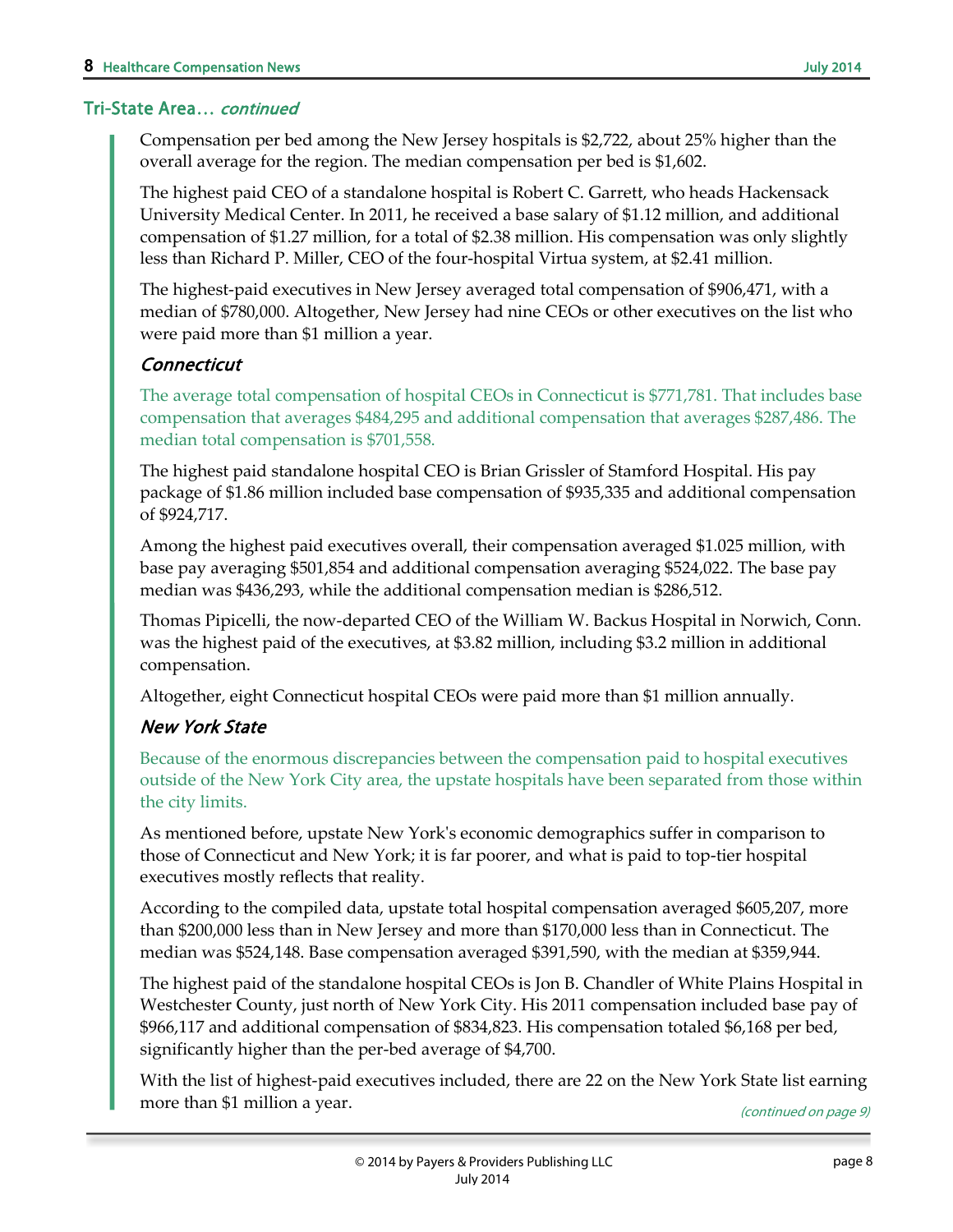#### New York City: A World Apart

No other city in the world except for London may be as economically influential or as powerful as New York City. Property costs are in the stratosphere, as are compensation and the overall concentration of wealth. New York City is also home to some of the most famous teaching and specialty hospitals in the United States, including Memorial Sloan-Kettering Cancer Center and Mount Sinai Medical Center.

As a result, the compensation for CEOs whose hospitals are within New York City limits is far higher than in any other part of the Tri-State area. Total compensation averaged \$1.15 million – nearly 50% higher than the region as an average. The median total compensation was \$996,154, which means that the high pay is distributed fairly evenly. Base compensation averaged \$724,930, with a median of \$697,764. Additional compensation averaged \$424,258, with a median of \$261,265.

The highest paid CEO in New York City is also the highest paid on the entire list: Steven Safyer. Second on the list is Steven J. Corwin, M.D., who leads New York-Presbyterian Hospital, with a total 2011 pay package of just under \$3.1 million.

compensation averaged \$1.24 million, with a median of \$1.03 million. HCN There are 15 hospital CEOs in New York City who are paid more than \$1 million per year, With the highest-paid executives included, that rises to 17 in total. Among the highest paid, total

Editor's Note: The August 2014 edition of *Healthcare Compensation News* will discuss payment data for hospitals in the Carolinas.

# Labor Union Agrees To Drop Voter Initiative To Cap Hospital CEO Pay

Enters Into Pact With California Hospital Association Instead

ballot initiative that would have capped what not-for-profit hospitals in California could pay its executives was officially shelved by its sponsor in lieu of a closer alliance with the state's leading hospital lobby. A

The Service Employees International Union-Healthcare Workers West had been gathering signatures for the initiative to place it on November's ballot. It would have capped hospital executive pay at \$475,000 a year. That's significantly higher than the average base compensation for hospital executives in California, which is more than \$500,000 per year, and approaches \$750,000 when bonuses and other additional pay is factored in.

The union had sponsored a successful 2012 ballot initiative to place salary caps on executives with the district-owned El Camino Hospital in the Bay Area. But SEIU-UHW President Dave Regan said an alliance with the California Hospital Association made more sense in a time of dwindling union membership, and that it would provide more job security for his union's 150,000 members, of whom about 60% are in California.

(continued on page 10)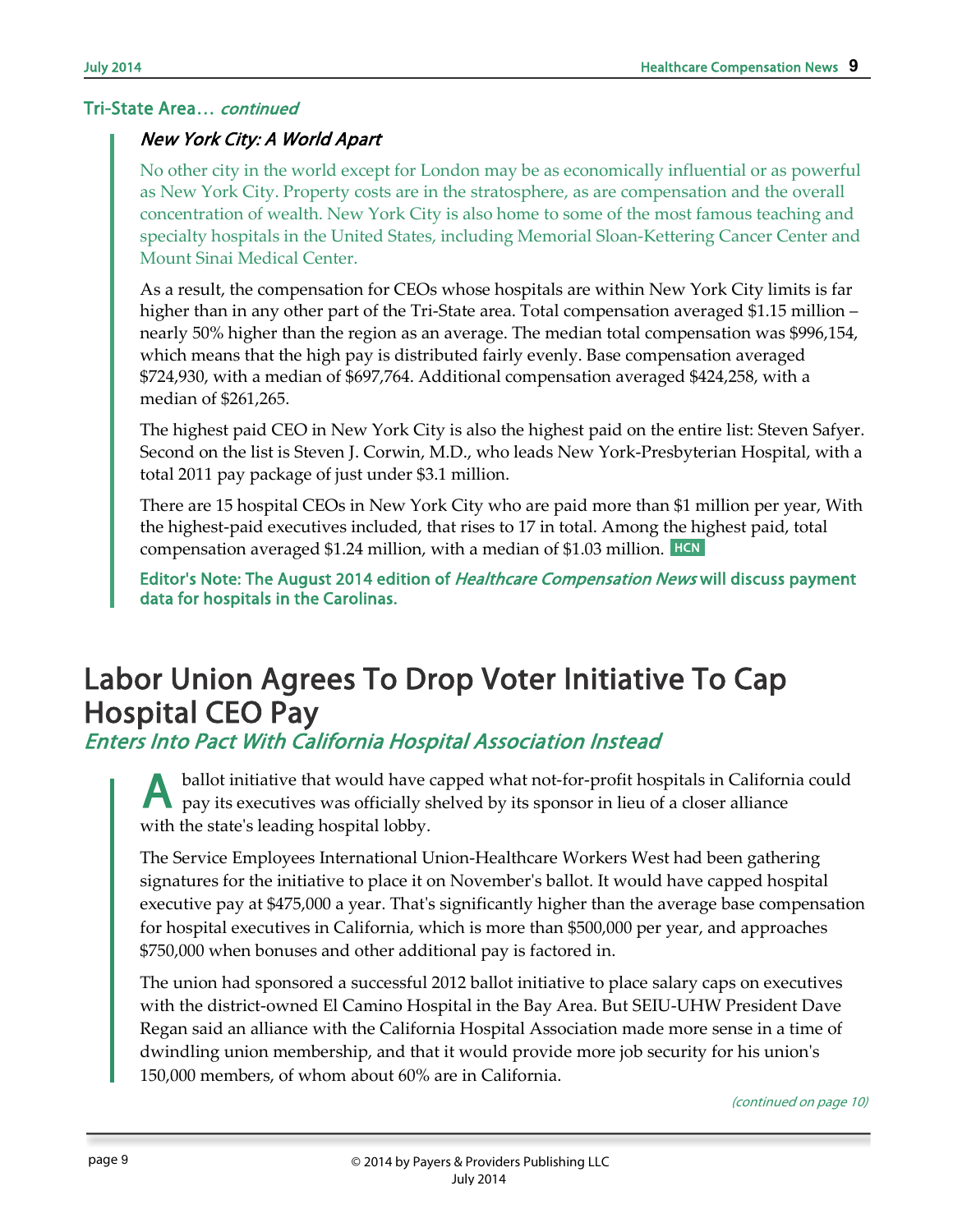#### Labor Union… continued

Regan refused to say how the initiative had been polling with voters, but sources suggested internal polling data available to both the union and the CHA suggested it would have passed. The CHA was prepared to fight it the initiative in court if it was implemented by voters.

"It's moot now," Regan said.

"This will be accomplished by identifying new resources and financing approaches at the federal and state levels, including educational activities, legislative and regulatory efforts, a ballot initiative, or other strategies." – Joint statement from California Hospital Association and SEIU-UHW

The SEIU-UHW also agreed to drop another initiative that would have capped hospital charges at 25% above the cost of delivering the care.

It's not the first time both sides have tried to make amends after the union sponsored ballot initiatives. In 2012, the SEIU-UHW agreed to drop a pricing initiative similar to the one it was pushing this year, and another that would have required hospitals to spend a minimum of 5% of its revenues on charity care after the CHA agreed to lend a hand in the union's organizing efforts.

The pact includes establishing a \$100 million "joint advocacy fund" that would be used to lobby for increases in Medi-Cal payments. California's providers currently receive the secondlowest payments in the nation.

"This will be accomplished by identifying new resources and financing approaches at the federal and state levels, including educational activities, legislative and regulatory efforts, a ballot initiative, or other strategies," a statement issued by the CHA and union said.

Should large compensation packages be the norm, or are they the product of a healthcare system far more dependent on money changing hands than any other in the industrialized world?

A recording of a conference call between Regan and his staff said that the SEIU-UHW would contribute \$20 million to the fund, with the CHA providing \$80 million. The SEIU-UHW would also be allowed to make organizing entreaties to 30,000 non-union hospital employees immediately.

If improved funding for Medi-Cal is secured, the union would have a six-month window starting in November 2016 to organize another 30,000 employees at hospitals.

CHA President C. Duane Dauner also said the two sides would engage in greater efforts regarding the pricing and affordability of healthcare to California's consumers. However, he bristled when reminded of the CHA's past attempts to block or criticize price transparency initiatives.

payment data for individual hospitals, saying it might confuse the public. HCN In 2008, the CHA lined up against a bill that would have eliminated the use of "gag clauses" that keep pricing arrangements between health plans and hospitals confidential. And the CHA was also critical of the federal government's decision last year to release Medicare pricing and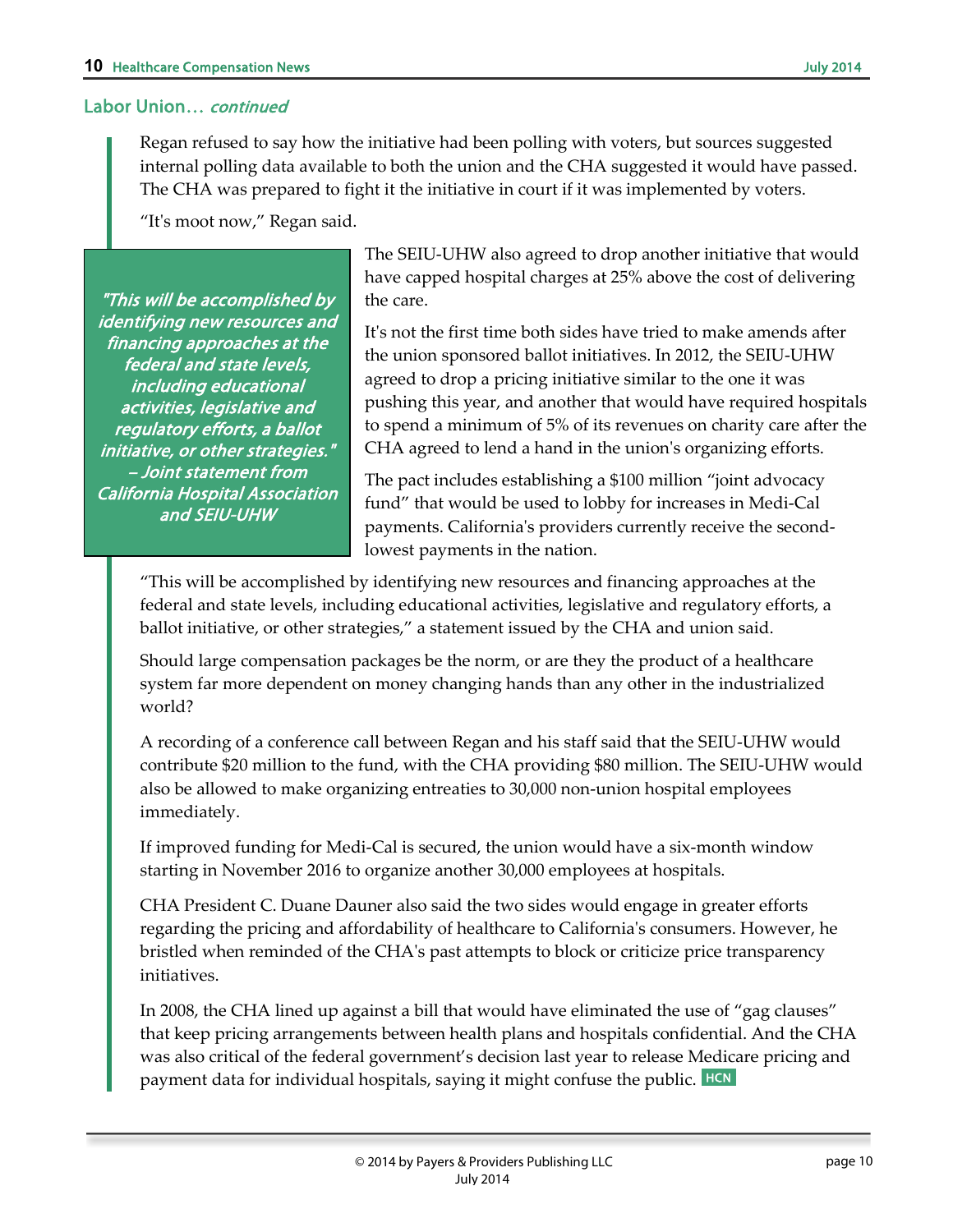## Health Care Service CEO Pay Took Hit But Pay For Health Plan Heads Still Rose Nearly 20% Last Year

ast year was an off one financially for Chicago-based Health Care Service Corp., which operates Blues plans in five states. The pay of their top executives took a hit as a result. L

Chief Executive Officer Patricia Hemingway Hall had a total compensation package last year of \$11.2 million, down 30% from the \$16 million she took home in 2012, according to data from the Illinois Department of Insurance.

That's likely tied to the firm posting 2013 net income of \$684.3 million, down 31% from the \$1.01 billion in net income it reported in 2012. Hemingway Hall's bonus was slashed by a similar percentage, from \$14.9 million to \$10.1 million.

The company had to shift \$260 million into a reserve fund late last year to shield against projected 2014 losses due to changes in plan composition connected to the Affordable Care Act.

Health Care Service Corp. President of Plan Operations Colleen Foley Reitan also took a steep pay cut last year, down from \$9.7 million in 2012 to \$2.3 million last year. That included a drop in bonus to \$1.5 million from \$7.9 million.

Although ACA-related changes are also expected to seep into the bottom line of many other health insurers in 2013 and beyond, the trends suggest that many executives will continue to enjoy eight-figure annual pay.

"The culture of excess at these for-profit corporations is incompatible with the goals of an efficient, ethical healthcare system, where every dollar diverted from patient care represents a loss of access for real families."

-Benjamin Day Director of Organizing Healthcare-Now

According to Healthcare-Now, a left-of-center organization that supports single-payer reform, the average compensation of CEOs of publicly traded health plans rose 19% in 2013. Altogether, the average publicly-traded health plan CEO was paid \$13.9 million in 2013, compared to \$11.6 million in 2012.

The highest paid executive last year was Aetna's Mark Bertolini, who was paid \$30.7 million – more than the CEOs at WellPoint and Centers – the second and third-highest paid on the list – combined. Bertolini was paid \$13.3 million in 2012.

"Families and patients are being asked to tighten their belts in the face of rising healthcare costs, while our premiums are being used to subsidize even more astronomical compensation for the already wealthy," said Benjamin Day, Healthcare-Now's director of organizing. "The culture of

excess at these for-profit corporations is incompatible with the goals of an efficient, ethical healthcare system, where every dollar diverted from patient care represents a loss of access for real families."

Medicaid Services, is paid less than \$200,000 annually. HCN By comparison, Day noted that Marilyn Tavenner, director of the Centers for Medicare  $\&$